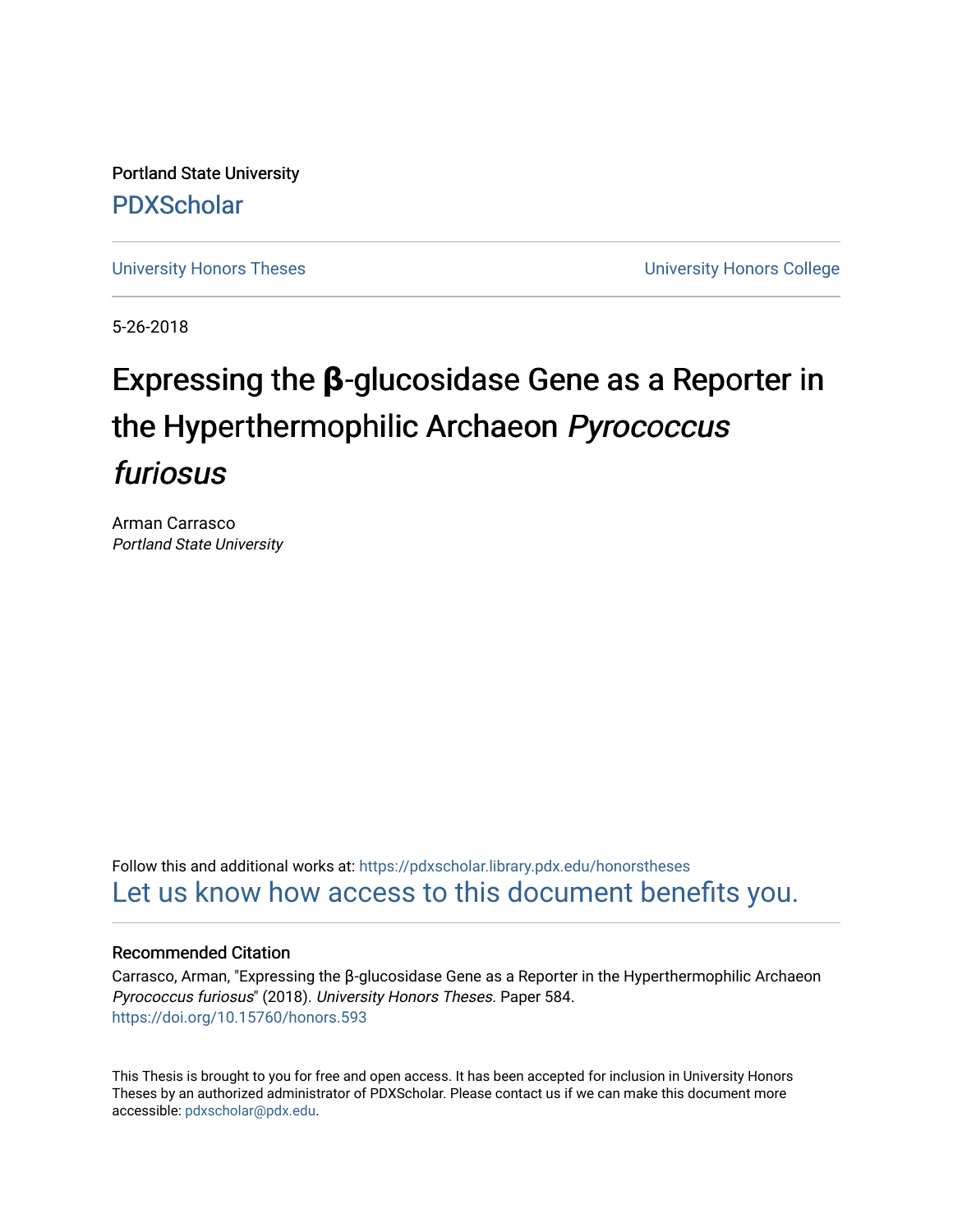Expressing the β-glucosidase gene as a reporter in the hyperthermophilic archaeon *Pyrococcus furiosus*

by

## Arman Carrasco

An undergraduate honors thesis submitted in partial fulfillment of the

requirements for the degree of

Bachelor of Arts/Science

in

University Honors

and

Biology

Thesis Adviser

Michael Bartlett

Portland State University

2018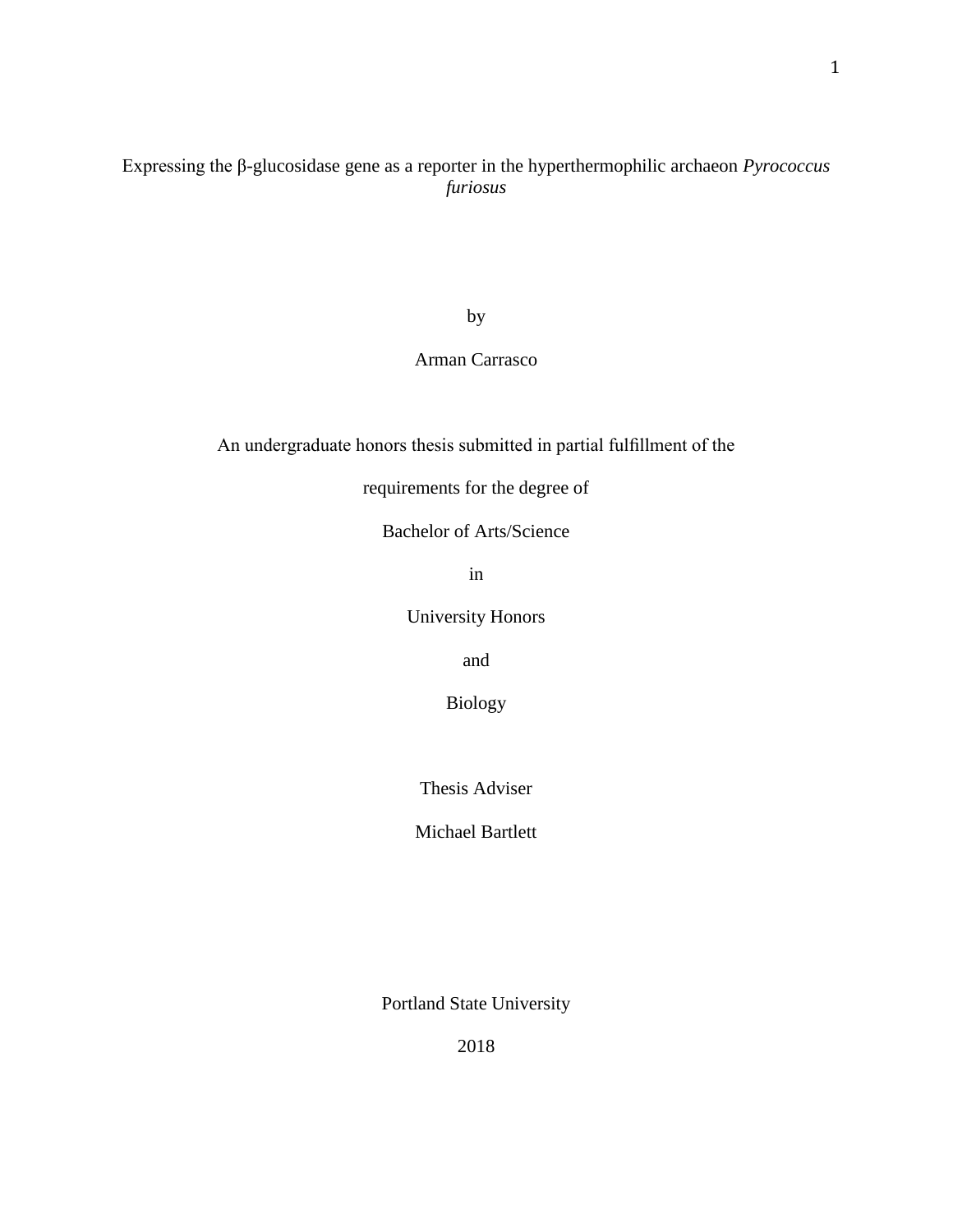## Introduction

One of the most common ways to track cellular activity in any organism is with a reporter gene, a sequence of DNA that can be inserted into a cell and provide information about gene expression within that cell. The organism I am studying, *Pyrococcus furiosus,* currently does not have any existing reporter genes developed for it. Due to the extreme temperatures and anoxic environment this organism lives in, it can be difficult to develop tools to study gene expression<sup>4</sup>. A promising reporter gene for *P. furiosus* is β-glucosidase, an enzyme that cleaves glucose monomers from polysaccharides and is naturally encoded by the organism<sup>1</sup>. The goal of this study is to add the β-glucosidase gene to *P. furiosus* through a plasmid vector and determine its viability for use as a reporter gene by growth on media that takes advantage of the hydrolytic activity to enable tracking of gene expression levels. If glucosidase activity is high and consistent in *P. furiosus*, it is an indicator the β-glucosidase gene can be used as a reporter. Therefore, my research question is: Is β-glucosidase activity in *P. furiosus* high enough to be detected consistently? If so, can it be used as a reporter gene in *P. furiosus?* This tool would allow gene regulation mechanisms of *P. furiosus* to be studied more easily *in vivo* (live cells), and has the potential to be used to track levels of gene expression throughout the genome.

## **Background**

*P. furiosus* was found and isolated from a very hot and anoxic environment at a marine hydrothermal vent. Its optimum growth temperature of around 95-100°C and lack of oxygen required for growth make it difficult to conduct genetic assays because most tools designed to carry out these types of experiments have been developed for bacteria and yeast, both of which are (largely) aerobic and grow at much lower temperatures<sup>4</sup>. The fact that β-glucosidase is a gene already encoded by *P. furiosus* naturally means that it has already evolved to be genetically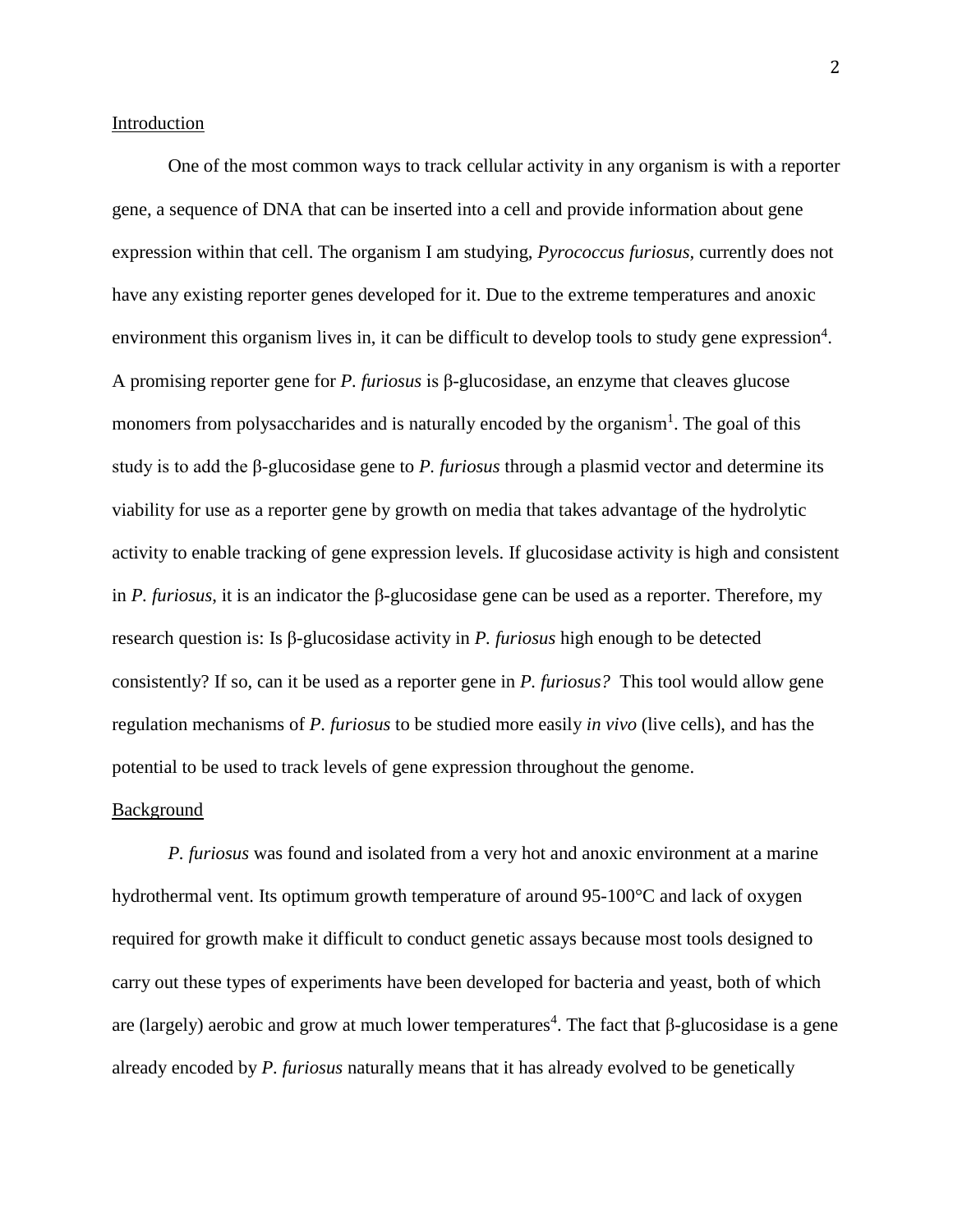active at high temperatures and without oxygen. This combined with the fact that its hydrolytic activity can be tracked using specific media makes it a good candidate for use as a reporter gene. Several experiments demonstrate that β-glucosidase can be successfully used as a reporter gene in thermophilic archaea.

This notion is further supported by Santangelo et al., in which a reporter gene system was developed using a β-glucosidase gene from a thermophilic archaeon, *Thermococcus*  kodakarensis, which is in the same phylogenetic order as *P. furiosus*<sup>8</sup>. They then tested this system on several ONP-based media to identify which gave the highest hydrolytic activity and found it was ortho-nitrophenyl-β-D-glucopyranoside<sup>7</sup>. Based on the results of this study ONPgluco media will be used when testing β-glucosidase activity in *P. furiosus*. Another study conducted by Jonuscheit et al. successfully developed a β-galactosidase, which is very similar to β-glucosidase, reporter gene system for the thermophilic archaeon *Sulfolobus solfataricus*<sup>3</sup> . Though more distantly related to *P. furiosus* than *T. kodakarensis*, this study further demonstrates the viability of these kinds of hydrolytic enzymes for use as reporter genes in thermophilic archaea.

#### **Relevance**

Our lab studies the transcription machinery of *P. furiosus.* Transcription is the process by which a cell copies its DNA into RNA. The transcribed RNA may then be translated to make proteins, which serve essential cellular functions. A reporter gene for our organism is important because it will allow monitoring of transcriptional activity in a way that isn't possible without one. For example the reporter could be attached to promoter sequence, a short sequence of DNA where transcription starts, to see how actively the promoter is being transcribed.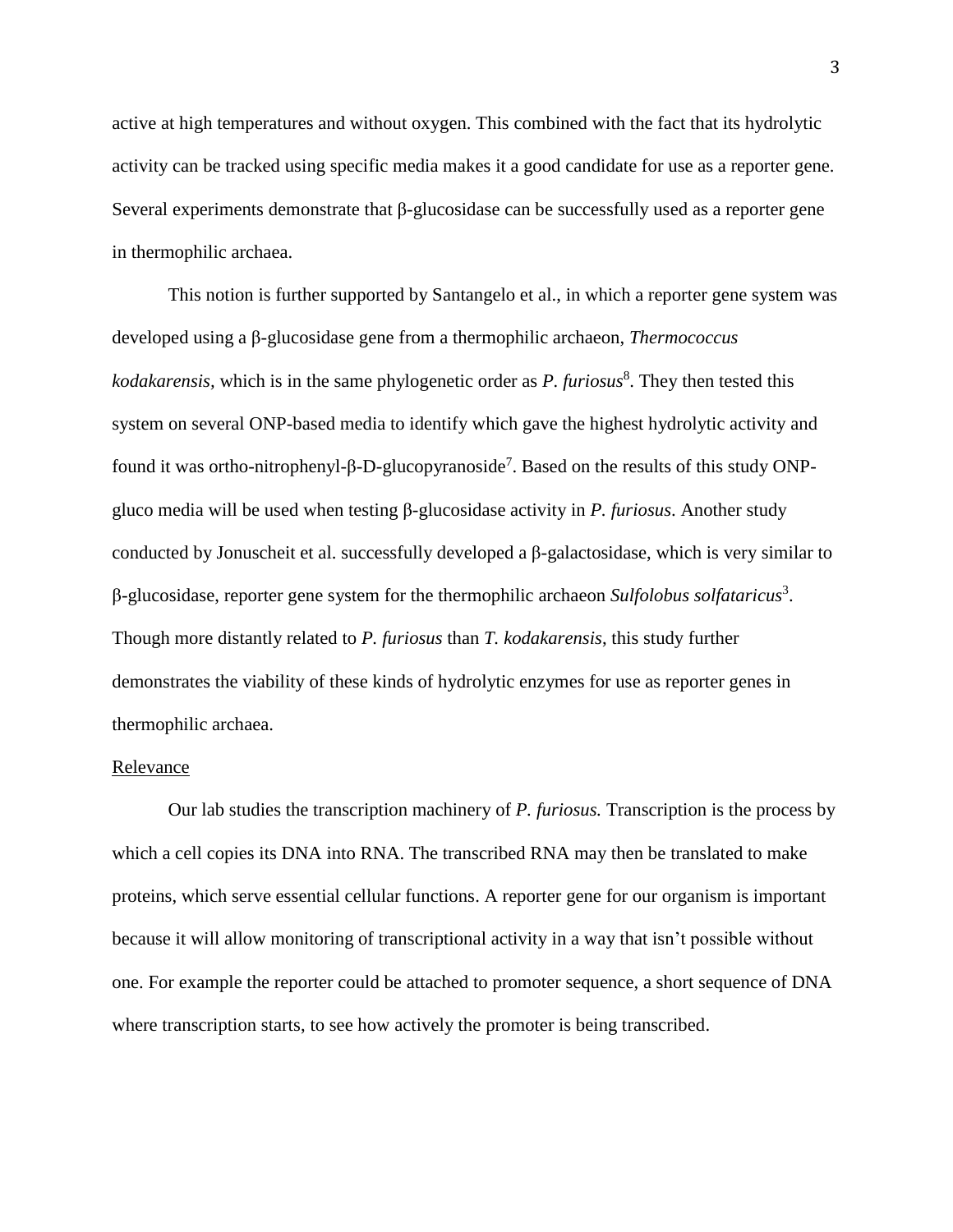Proteins and DNA sequences involved in transcription in the archaea are very similar to those used in eukaryotic transcription, so monitoring transcription function in archaea can also provide information about how our own transcription machinery operates<sup>9</sup>. Transcriptional systems of archaea also may be more similar to ancestral transcription systems than either bacteria or eukaryotes, so studying archaea could give further insight into how ancient cells operated<sup>9</sup>. Hyperthermophilic archaea are also of industrial interest because they have the potential to produce hydrogen gas to be used as a clean, renewable energy source<sup>10</sup>. The extremely hot and typically oxygen deficient environment of hyperthermophiles also make them good examples to study how life might survive in the extreme environments found on other planets. A specific, more realistic example comes from Groom, who describes the usefulness of a thermophilic β-glucosidase gene in assessing the viability for biofuel production in knockout mutants of several cellulose-degrading bacterial species $^{11}$ .

### Research

The objective of this experiment is to determine the feasibility of using  $\beta$ -glucosidase as a reporter gene in the hyperthermophile *Pyrococcus furiosus.* The research necessary to attain this goal begins with identifying a way to express the β-glucosidase gene at high levels in *P. furiosus*. This was carried out using a plasmid containing the β-glucosidase gene. This plasmid would be added to *P. furiosus*, which is taken up naturally by our highly competent (takes up foreign DNA well) strain of *P. furiosus*, COM1<sup>5</sup>. These cells would then be grown on selective media to isolate transformants (cells that received the plasmid), which will be tested for expression of the gene.

A plasmid is a circular genetic element that can self-replicate independently of the rest of its host's genome. Genes can be inserted into a plasmid and can be replicated using the plasmid's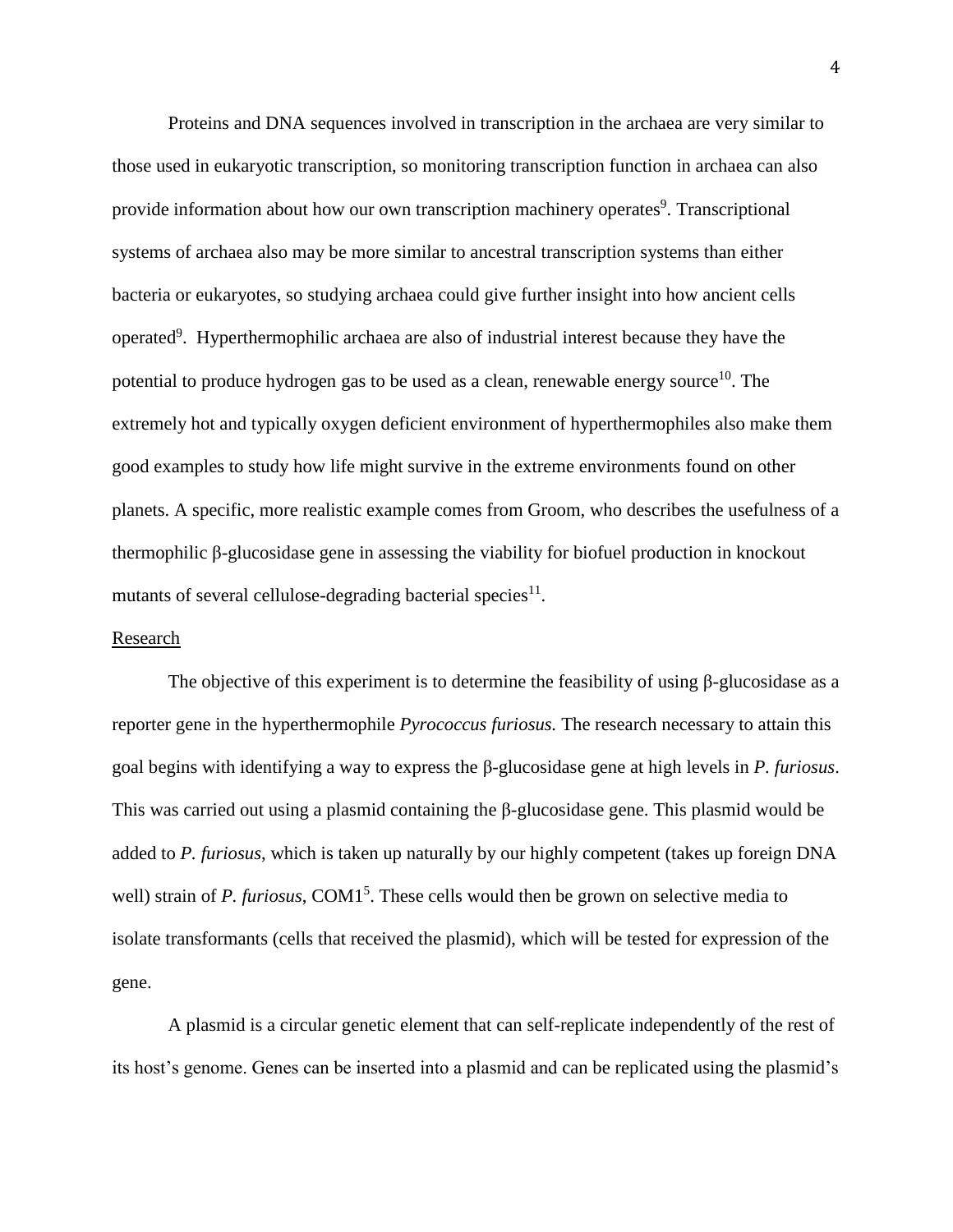replication machinery. We are using a plasmid called pYS4 because it is specifically designed for genetic manipulation of *P. furiosus* 2 . Even though β-glucosidase is a native gene, it is to be added to a strain of *P. furiosus* that has the β-glucosidase gene knocked out. The plasmid will introduce a form of the gene under control of a strong promoter (slpP) that will increase expression and therefore activity of the gene. The plasmid will also contain a gene known as a selectable marker, that allows only *P. furiosus* cells that acquired the plasmid to grow on specific media.

In order to select for the transformants, a selectable marker is included in the plasmid, allowing growth of only the transformants under certain conditions. Our selectable marker, pyrF, is involved in production of pyrimidines (nucleotides found in DNA/RNA). pyrF is essential for cell growth when the medium is not supplemented with the pyrimidine uracil<sup>5,6</sup>. The host cells lack pyrF (it was intentionally deleted) so when grown in medium lacking the pyrimidine uracil, only the transformants that get the pyrF gene will grow. The plasmid was re-engineered to contain the pyrF gene, since the selectable marker it had previously (the gene HMG CoA reductase) was found to be unreliable  $2.4$ .

The first step in plasmid engineering was to perform PCR (a DNA amplifying technique) to make the fragments of the plasmid, including the new selectable marker. The plasmid was then assembled through Gibson assembly; the process of annealing DNA fragments together and sealing with DNA polymerase and DNA ligase. Following assembly, the laboratory bacterium *E. coli* (strain XL-1 Blue) was transformed and grown on media containing ampicillin, an antibiotic, to identify successfully assembled plasmids because an ampicillin resistance gene is integrated into the plasmid<sup>2</sup>. Two negative controls and one positive control were utilized. One negative control contained *E. coli* cells only and no plasmid DNA, so no selectable marker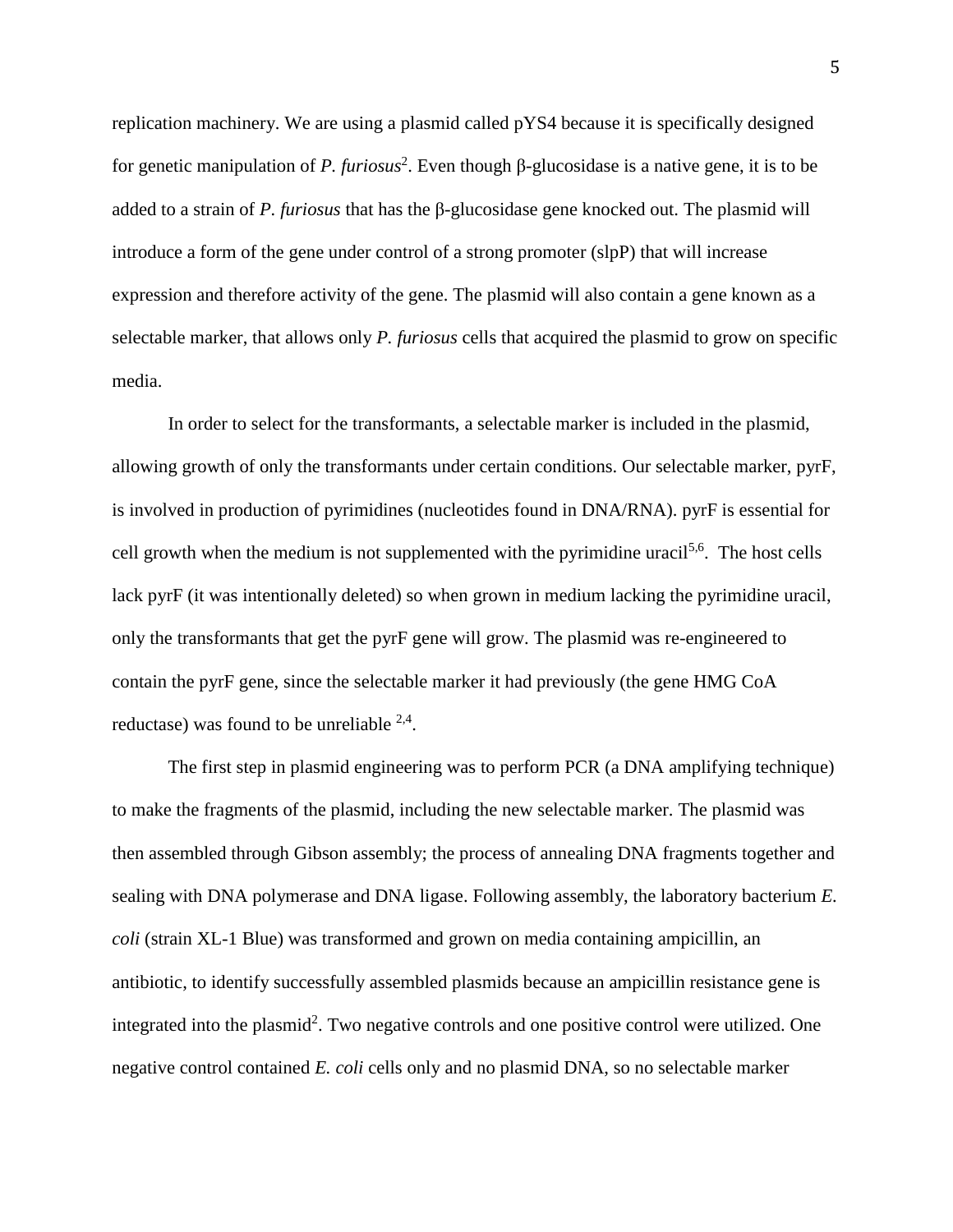therefore no growth, and the other contained *E. coli* cells with the backbone fragment only, which should not allow growth in the presence of ampicillin. The positive control contained *E. coli* cells and a pUC19 plasmid, which has a high copy number and should transform the cells very efficiently. The colonies that grow are potentially re-engineered to include the pyrF gene instead of the previous selectable marker, and were screened for correct assembly by PCR. The plasmid is to be sequenced by Sanger sequencing to verify proper construction.

Anoxic media would then be inoculated containing living *P. furiosus* with the reengineered plasmids that contain the β-glucosidase gene. Only the *P. furiosus* cells that acquired the plasmids should grow because only they will have the pyrF gene. To check for successful expression of the β-glucosidase gene, the cells will be isolated, lysed and exposed to ONPG. ONPG is a substrate for β-glucosidase and changes color to yellow when glucosidase activity is present, and the level of this activity can be assessed by measuring the absorbance at 405 nm wavelength<sup>7,8</sup>. Absorbance is to be measured using a spectrophotometer.

If β-glucosidase activity is observed, the next step would be to attempt using it as a reporter in *P. furiosus* by attaching it to both a promoter sequence and the same one with specific mutations to compare how actively genes are transcribed relative to each other. However, if hydrolytic activity is not observed for cells that contain the β-glucosidase expression plasmids, the next step would be to either attempt re-engineering of the plasmid to optimize it for expression, or move on to another reporter gene for *P. furiosus*.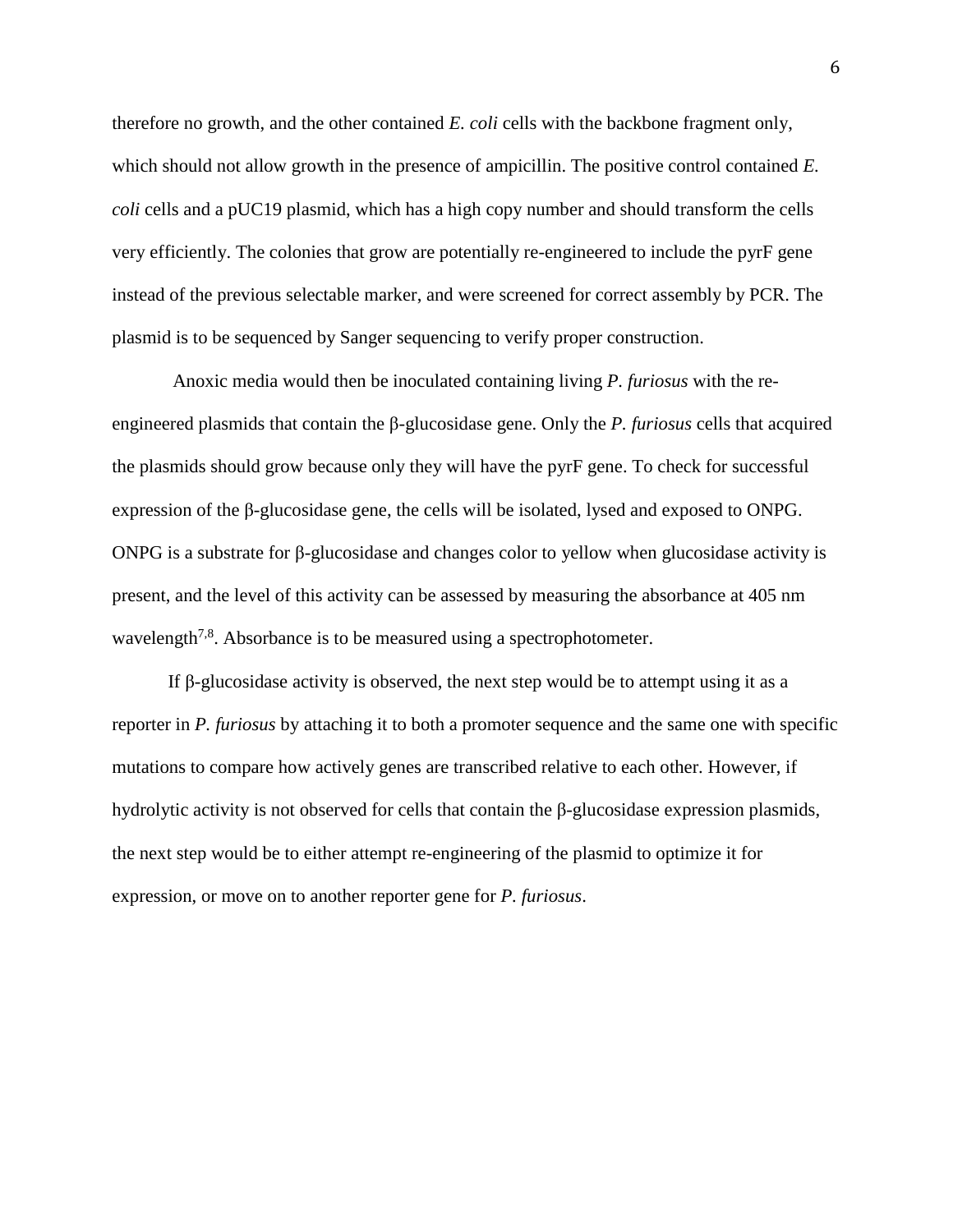## **Results**

Two steps of the experiment were accomplished. The first is seen in figures 1 and 2 below; the fragments of the plasmid were amplified by PCR. Two fragments were utilized for maximum efficiency of assembly; the backbone of the plasmid containing the gene for ampicillin resistance, the pyrF selectable marker, the slp promoter, and other components required for replication in *P. furiosus* (see figure 3). The backbone fragment was expected to be 6465 base pairs long and the β-glucosidase gene was expected to be 1449 base pairs long. The agarose gels run for each of these PCRs confirmed the correct size of the fragments. The other step of the experiment that was accomplished was the Gibson assembly. The plates containing the βglucosidase/backbone plasmid assembly grew less than the positive control (both too many to count), the cells-only negative control didn't grow at all, and the backbone-only negative control had about 10 colonies (likely due to ampicillin breakdown). These results are consistent with a successful Gibson assembly. The colonies have yet to be screened by PCR, and Sanger sequencing still needs to be performed before transformation of *P. furiosus*.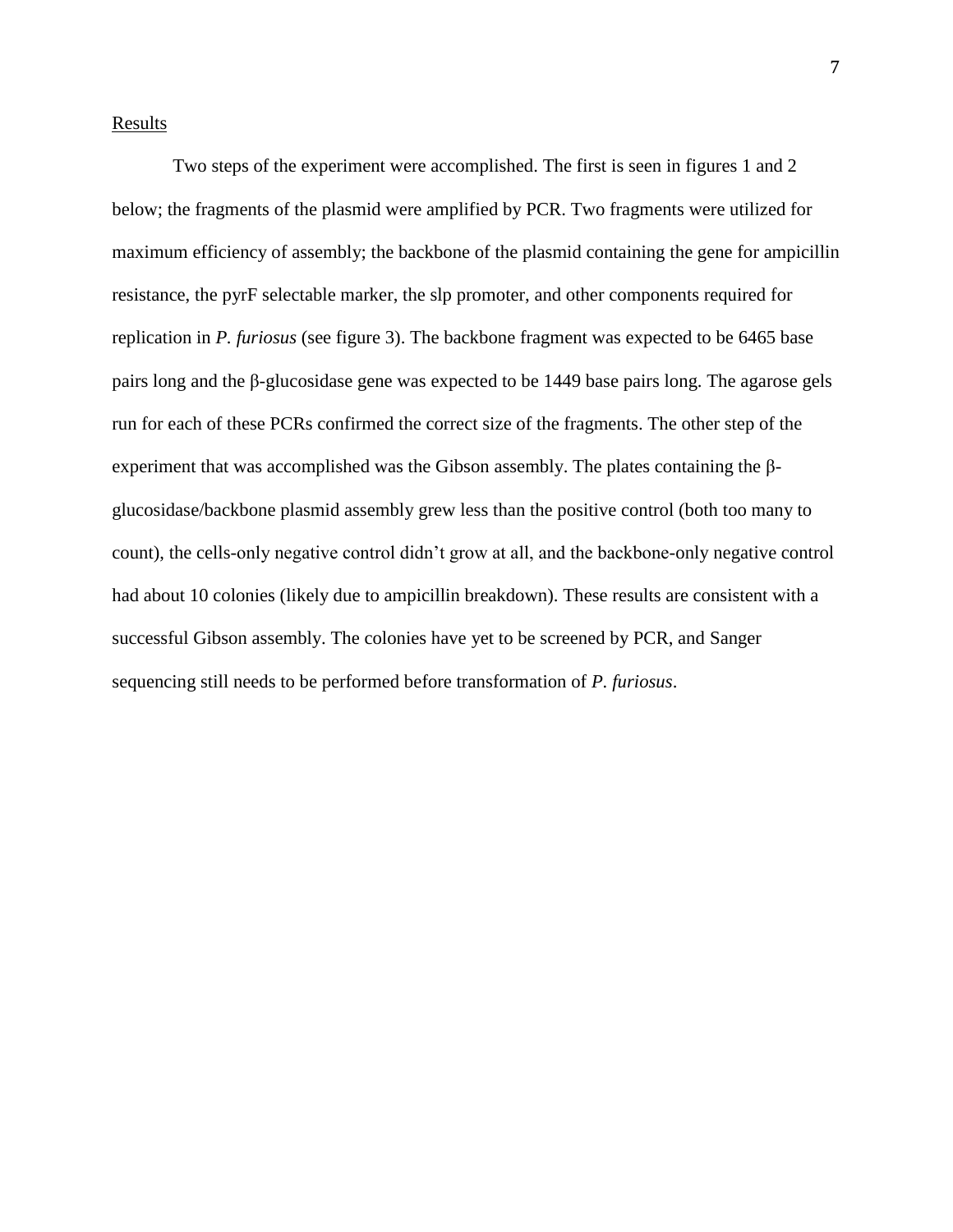

**Figure 1**: Agarose gel demonstrating size of backbone DNA fragment used in Gibson assembly of plasmid.



**Figure 2**: Agarose gel demonstrating size of β-glucosidase DNA fragment used in Gibson assembly of plasmid.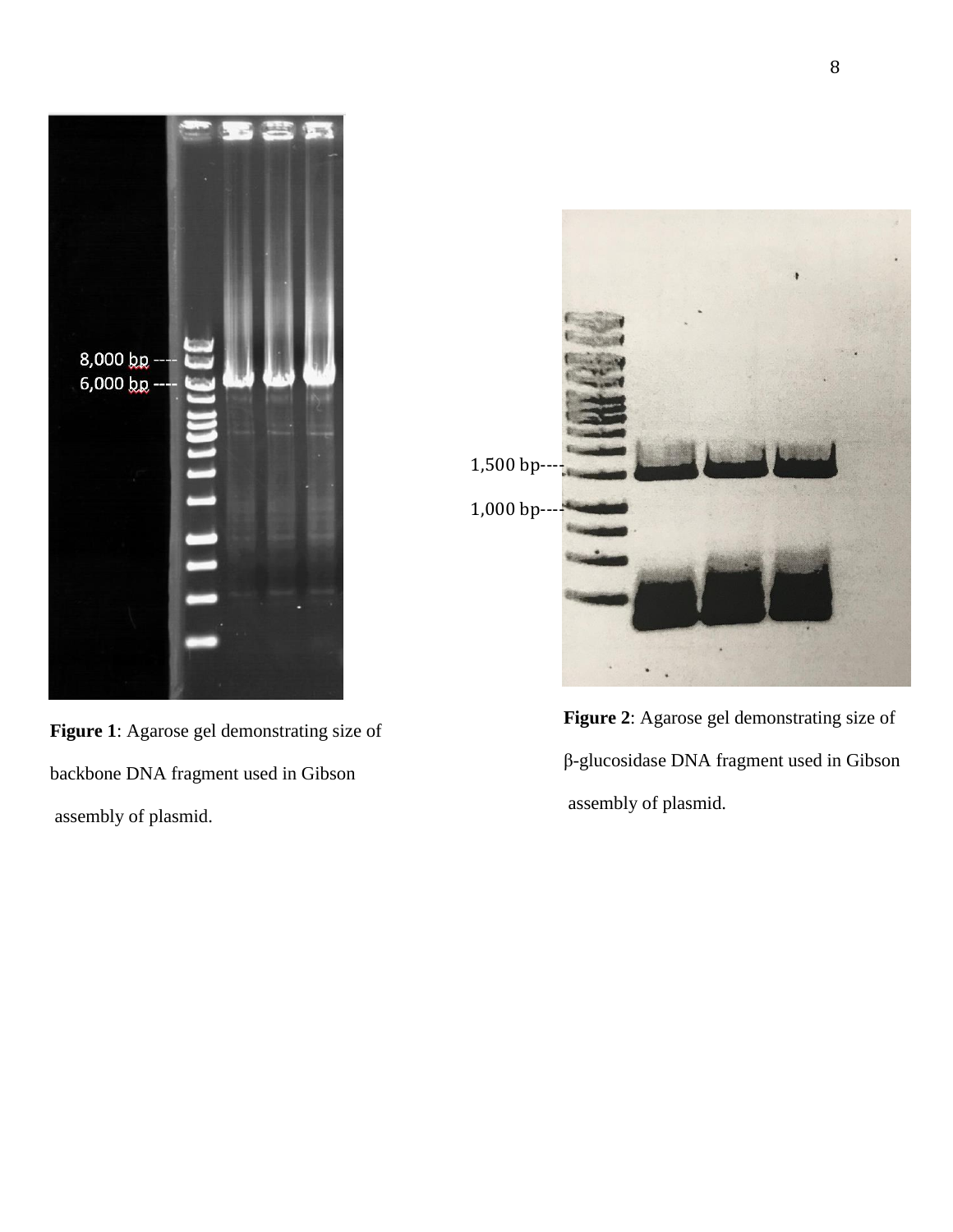

**Figure 3**: Graphical representation of constructed plasmid with labelled components

## Discussion

This experiment did not accomplish its main goal of assessing the viability of βglucosidase as a reporter gene in *P. furiosus*. Many obstacles presented themselves along the course of the experiment. The first was a problem with the original selectable marker being used in the plasmid, simvastatin resistance. Simvastatin is an antibiotic, so a gene that encodes resistance to it was to be used as a selectable marker after transforming *P. furiosus*. The problem was that simvastatin is sensitive to the high temperatures required for growth. This did not allow for selection of cells that contained the β-glucosidase gene because lack of simvastatin likely allowed cells that hadn't received the selectable marker to grow. This required re-engineering of the plasmid to replace the simvastatin selectable marker with the gene pyrF.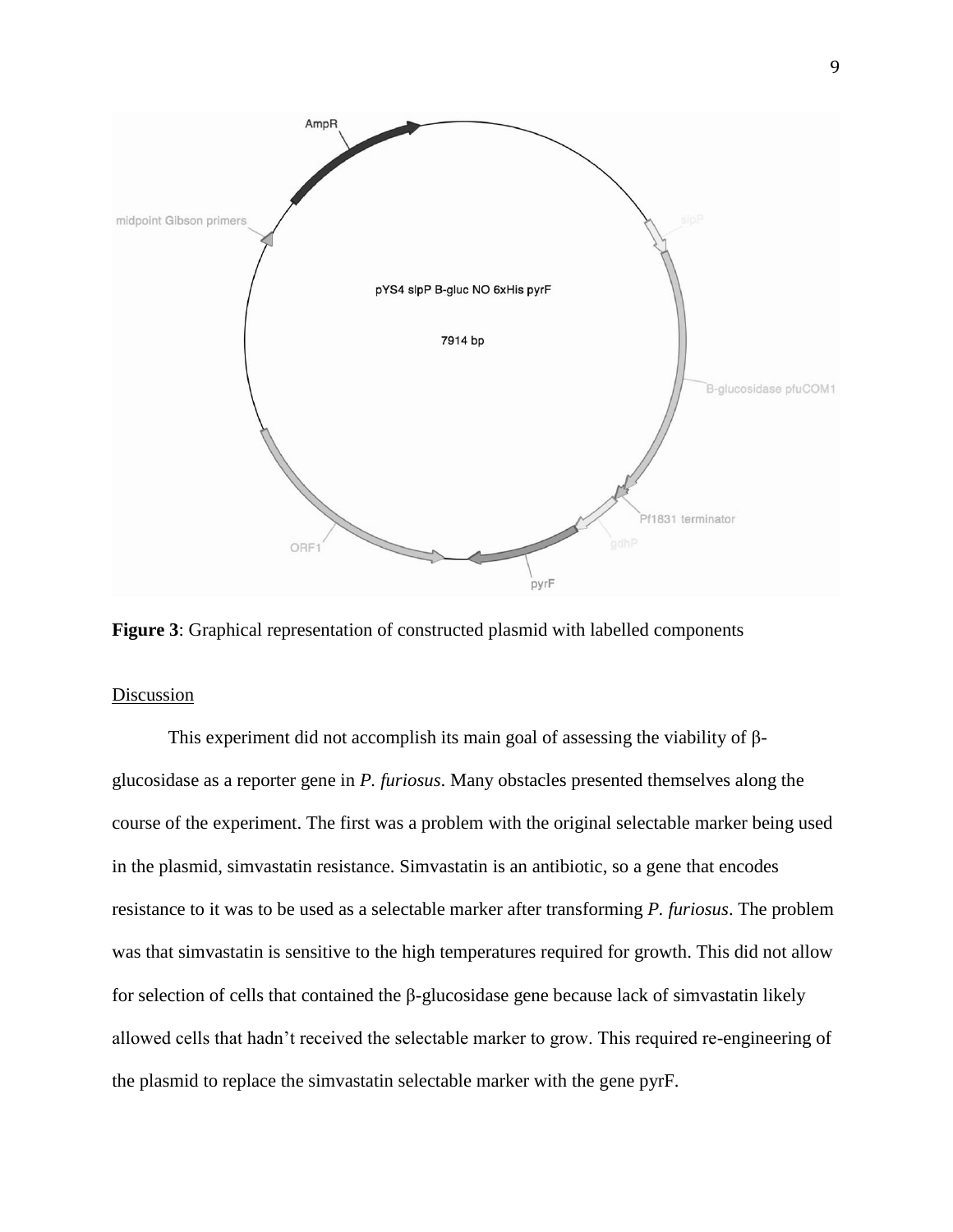Problems then presented themselves when trying to create PCR fragments of the plasmid. At first attempts were made to amplify the entire backbone and  $\beta$ -glucosidase gene, but after several attempts there was no success. It was then decided to use several smaller fragments in hopes of increasing the success of the PCR since longer fragments tend to be harder to amplify. This approach seemed to work but when the PCR product was purified it gave odd quantitation curves. However, these fragments were used in a Gibson assembly experiment to test if enough DNA was present to assemble properly. When screening the Gibson assembly, primers for the slp promoter (upstream junction of the  $\beta$ -glucosidase gene, figure 3) were used and showed that it was successful. After receiving the Sanger sequencing data, it showed two things were wrong: there were several single base pair mutations in the  $\beta$ -glucosidase gene and there was an issue with the downstream junction where β-glucosidase meets pyrF (see figure 3). The single base pair mutations were found to be due to the fact that the wild type *P. furiosus* β-glucosidase gene sequence was being used as a reference instead of the COM1 version. The issue with the junction was likely because the fragment containing the

pyrF gene was not integrated in the assembly but the one containing the slp promoter was, likely due to low DNA concentration or contaminated DNA.

It was then decided to take a step back and optimize the PCR for more reliable DNA fragments to use in the assembly. Previously the PCR program used a 2°C touchdown annealing temperature from 56-52°C, so a gradient PCR was set up with differing annealing temperatures ranging from 48-56°C. It was determined that a constant 54°C was the optimum annealing temperature. This allowed us to amplify the full, long backbone fragment instead of breaking it into several pieces, which should introduce less variables and therefore prevent false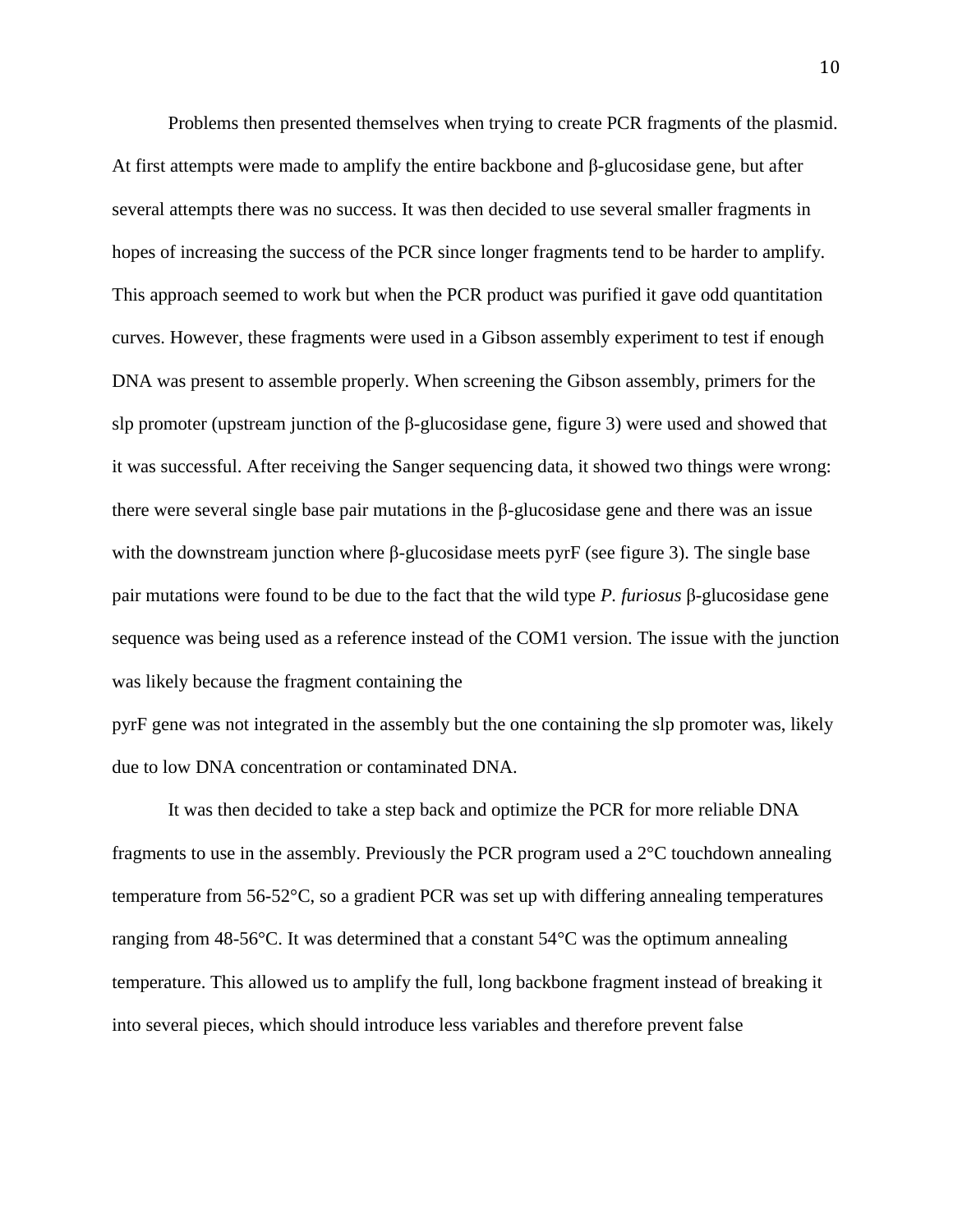confirmation of assembly in colony PCR as happened previously. This fragment along with the β-glucosidase gene were used in the latest Gibson assembly.

Though this experiment is still in progress, there may be an even bigger issue with the plasmid that was recently discussed in our lab. It contains a pUC19 origin of replication, which is a high copy number plasmid. Our plasmid backbone is about 6500 base pairs, which is fairly large. This puts a lot of stress on *E. coli* cells that are forced to uptake this foreign DNA, and this stress is amplified by the high copy number it maintains due to the pUC19 replication origin. Replacing the replication origin with one from a low copy number plasmid may enable more successful transformation of *E. coli* with this particular plasmid.

#### Conclusion

While *P. furiosus* was not transformed with β-glucosidase and its viability as a reporter gene wasn't able to be tested, this project has demonstrated an important principle: the uncertainty of biology. While one may think they understand what is going on in a particular experiment and everything is laid out in a way that should theoretically work, it is not uncommon that the actual results differ from expectation, since there are so many variables that need to be controlled. Working in a biology lab, and any science lab I'm sure, takes patience and faith in the work you do, but also an open mind to recalibrate your thoughts when things don't go as expected so you can approach the issue from a different angle. This opportunity has taught me all of these things and even though I wasn't able to accomplish the initial goal of the experiment, I feel like I learned so much more than just the biological knowledge this project required and am thankful for that.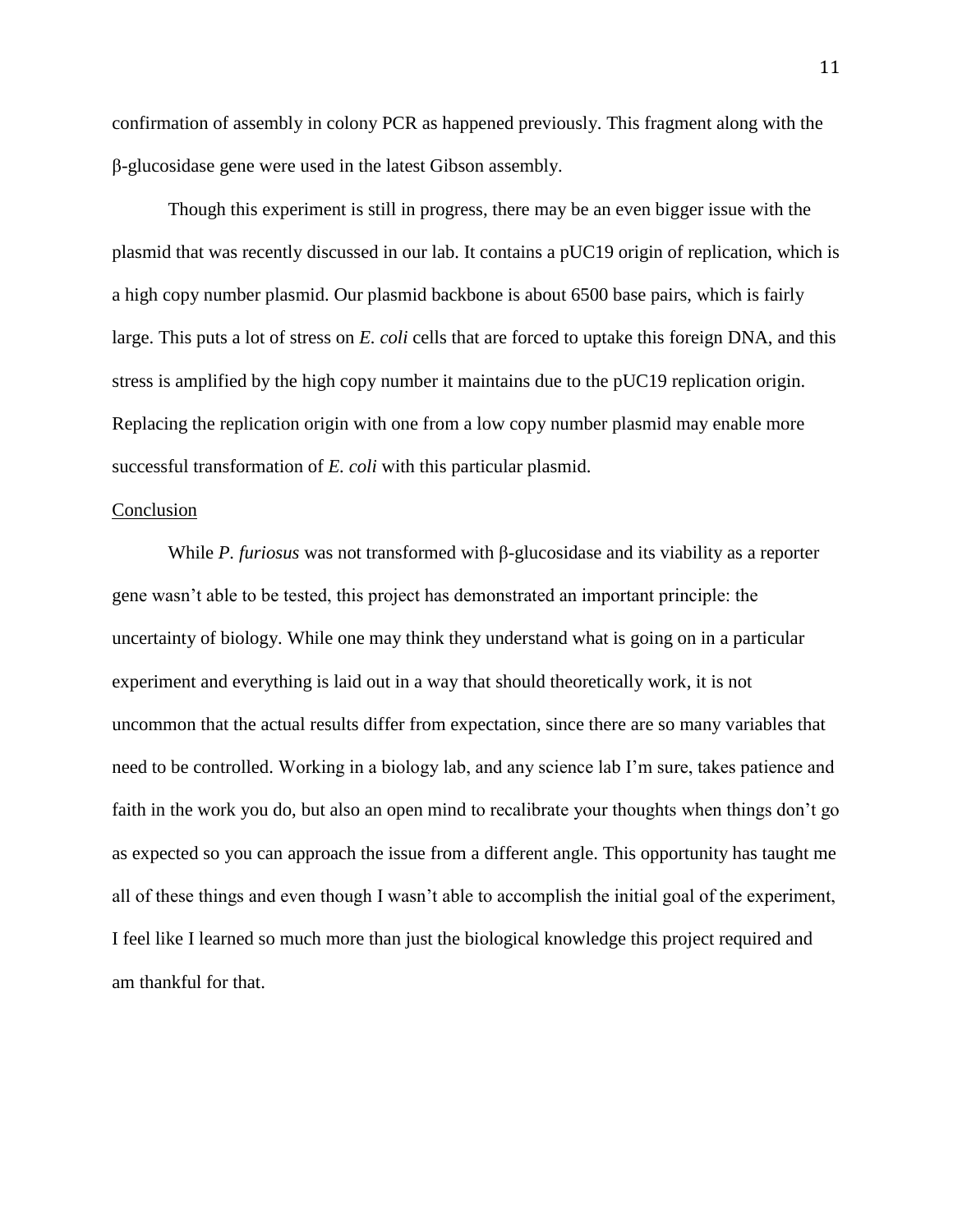**References** 

- **1. Kengen, S., Leusink, E., Stams, A., & Zehnder, A. (1993). Purification and characterization of an extremely thermostable β‐glucosidase from the hyperthermophilic archaeon Pyrococcus furiosus.** *European Journal of Biochemistry, 213***, 305-312.**
- **2. Waege, I., Schmid, G., Thumann, S., Thomm, M., & Hausner, W. (2010). Shuttle Vector-Based Transformation System for** *Pyrococcus furiosus***.** *Applied and Environmental Microbiology, 76***(10), 3308-3313.**
- **3. Jonuscheit, M., Martusewitsch, E., Stedman, K., & Schleper, C. (2003). A reporter gene system for the hyperthermophilic archaeon Sulfolobus solfataricus based on a selectable and integrative shuttle vector.** *Molecular Microbiology, 48***(5), 1241- 1252.**
- **4. Farkas, J. A., Picking, J. W., & Santangelo, T. J. (2013). Genetic Techniques for the Archaea.** *Annual Review of Genetics,* **(47), 539-561.**
- **5. Lipscomb, GL., Stirrett K., Schut G.J., Yang F., Jenney F.E. Jr, Scott R.A., Adams M.W., Westpheling J. (2011). Natural competence in the hyperthermophilic archaeon Pyrococcus furiosus facilitates genetic manipulation: construction of markerless deletions of genes encoding the two cytoplasmic hydrogenases.** *Applied Environmental Microbiology***. 77(7). 2232- 2238.**
- **6. [Sato T.](https://www.ncbi.nlm.nih.gov/pubmed/?term=Sato%20T%5BAuthor%5D&cauthor=true&cauthor_uid=16000802), [Fukui T.](https://www.ncbi.nlm.nih.gov/pubmed/?term=Fukui%20T%5BAuthor%5D&cauthor=true&cauthor_uid=16000802), [Atomi H.](https://www.ncbi.nlm.nih.gov/pubmed/?term=Atomi%20H%5BAuthor%5D&cauthor=true&cauthor_uid=16000802), [Imanaka T.](https://www.ncbi.nlm.nih.gov/pubmed/?term=Imanaka%20T%5BAuthor%5D&cauthor=true&cauthor_uid=16000802) (2005). Improved and versatile transformation system allowing multiple genetic manipulations of the**